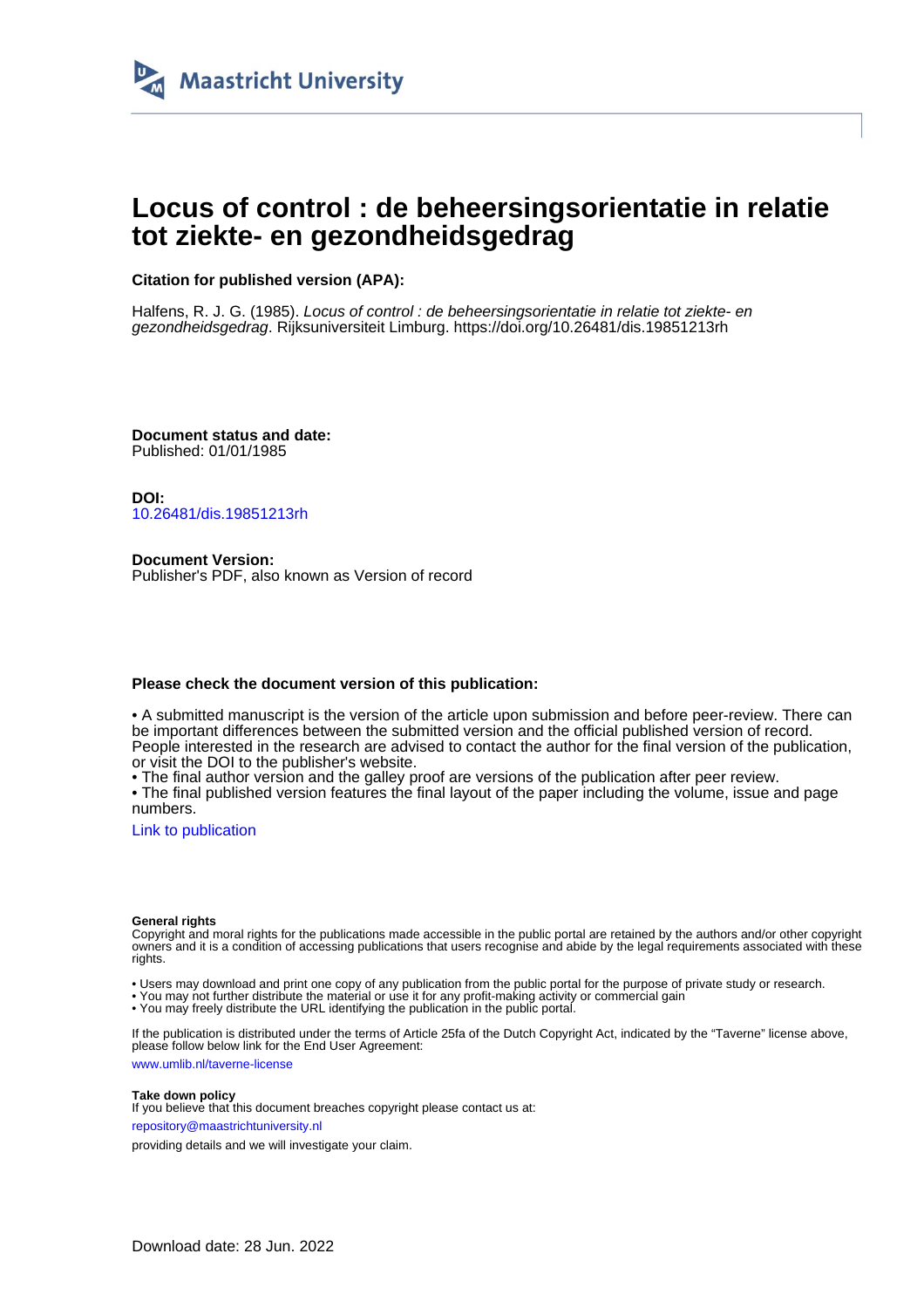#### STELL INGEN

- 1. Een interne en een externe beheersingsorientatie zijn twee onafhankelijke orientaties.
- 2. Machteloosheid en externe beheersingsorientatie zijn niet svnoniem.
- 3. Doordat Rotter "de mening van anderen" niet expliciet heeft opgenomen in zijn model, is dit model minder bruikbaar voor de bestudering van de invloed van de beheersingsorientatie op gedrag.
- 4. Er zijn aanwijzingen dat intern-georienteerden hun intentie tot gedrag meer baseren op hun attituden, terwijl arts-georienteerden hun intentie meer baseren op de mening van anderen.
- 5. Daar kans-georienteerden vaker roken en minder vaak slagen in hun poging te stoppen met roken, verdienen zij extra aandacht hinnen GVO.
- 6. Hoewel Orem (1980) in haar conceptuele model van verplegen het begrip "verpleegkundig systeem" hanteert, wordt dit model door Riehl en Roy (1980) ten onrechte gerekend tot de systeemtheoretische modellen.
- 7. Het grote aantal specialistische opleidingen binnen de verpleging moet niet alleen verklaard worden vanuit een vraag naar kwaliteit, maar ook vanuit de vraag naar kwantiteit.